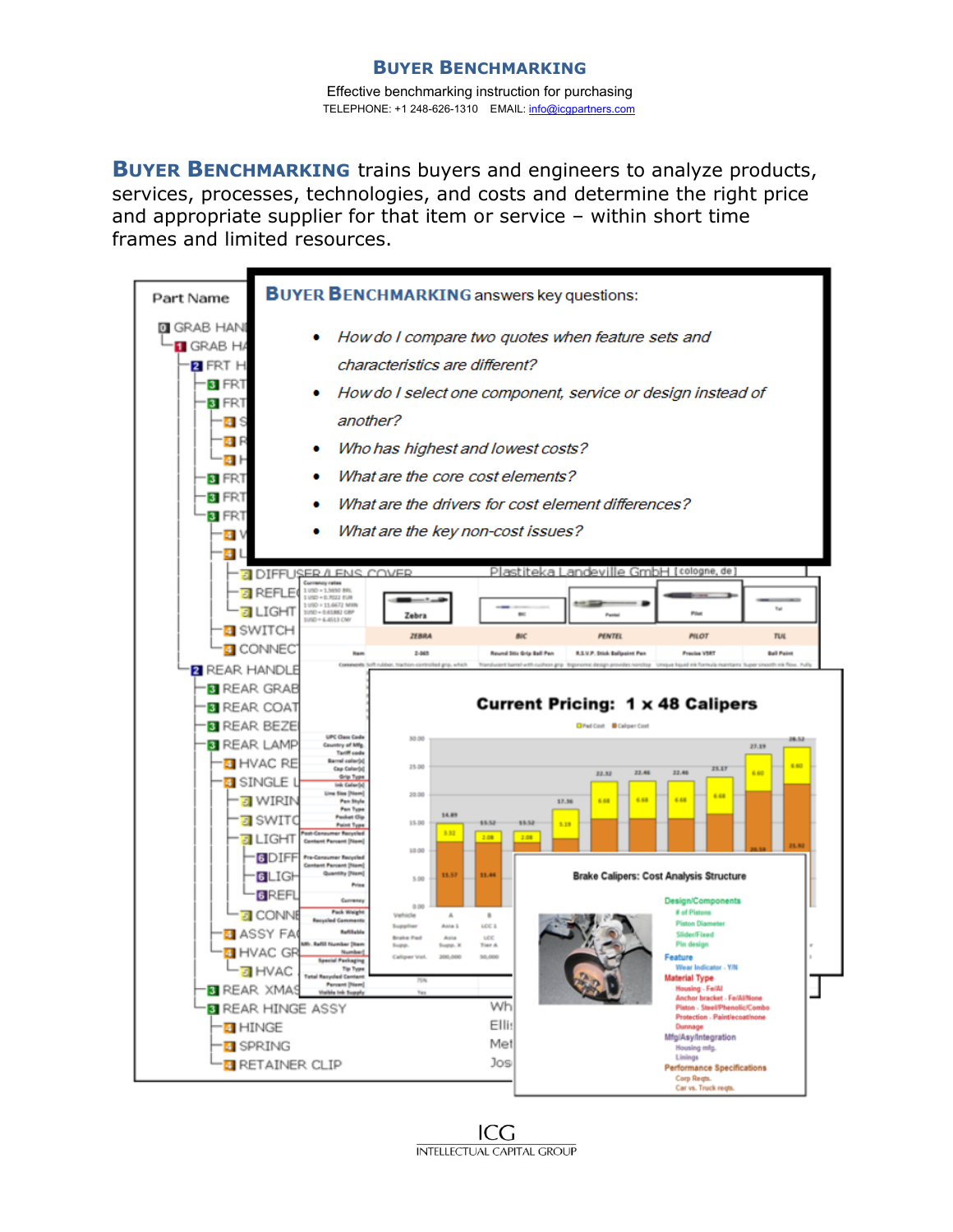## **BUYER BENCHMARKING**

Effective benchmarking instruction for purchasing TELEPHONE: +1 248-626-1310 EMAIL: info@icgpartners.com

**BUYER BENCHMARKING** *results in immediate improved buyer performance:*  Merging instructional design with technical content, participants embed learned skills by interactive class engagements and practicing with relevant case studies.

**BUYER BENCHMARKING** *solves an industry need***:** Buyers are responsible for carrying out thorough analysis of value to cost. However, too many buyers accept vendor-supplied data – "unchecked" -- are unaware of external, non-confrontational data to challenge supplier proposals and are not rigorous in their benchmark efforts.

**BUYER BENCHMARKING** *derives its power from successful benchmarking consulting***:** After thirty years of consulting to buyers and engineers, ICG offers the benchmarking process presented by consulting professionals with adult-learning experience.

**BUYER BENCHMARKING** *introduces invaluable tools:*

- "Should Cost" modeling to derive a cost element when data have not been supplied or when validating submitted costs.
- Advanced charting skills for highlighting gaps and accelerating preparation for management reviews.
- Supply Chain analysis extended to include reduction of waste, consideration of risk and consolidation of suppliers with synergistic technologies and materials

### **After completing BUYER BENCHMARKING participants will be able to:**

**Define** the appropriate scope of the benchmarking study.

**Select** the relevant attributes for comparison.

**Search** for and gather the appropriate data to support the study.

**Organize** the data in order to highlight differences.

**Choose** the effective criteria to analyze the data for valid comparison.

**Explain** variances between comparison subjects if possible.

**Recommend** further investigation for unexplained variances.

**Utilize** the results of the benchmarking study to achieve cost targets.

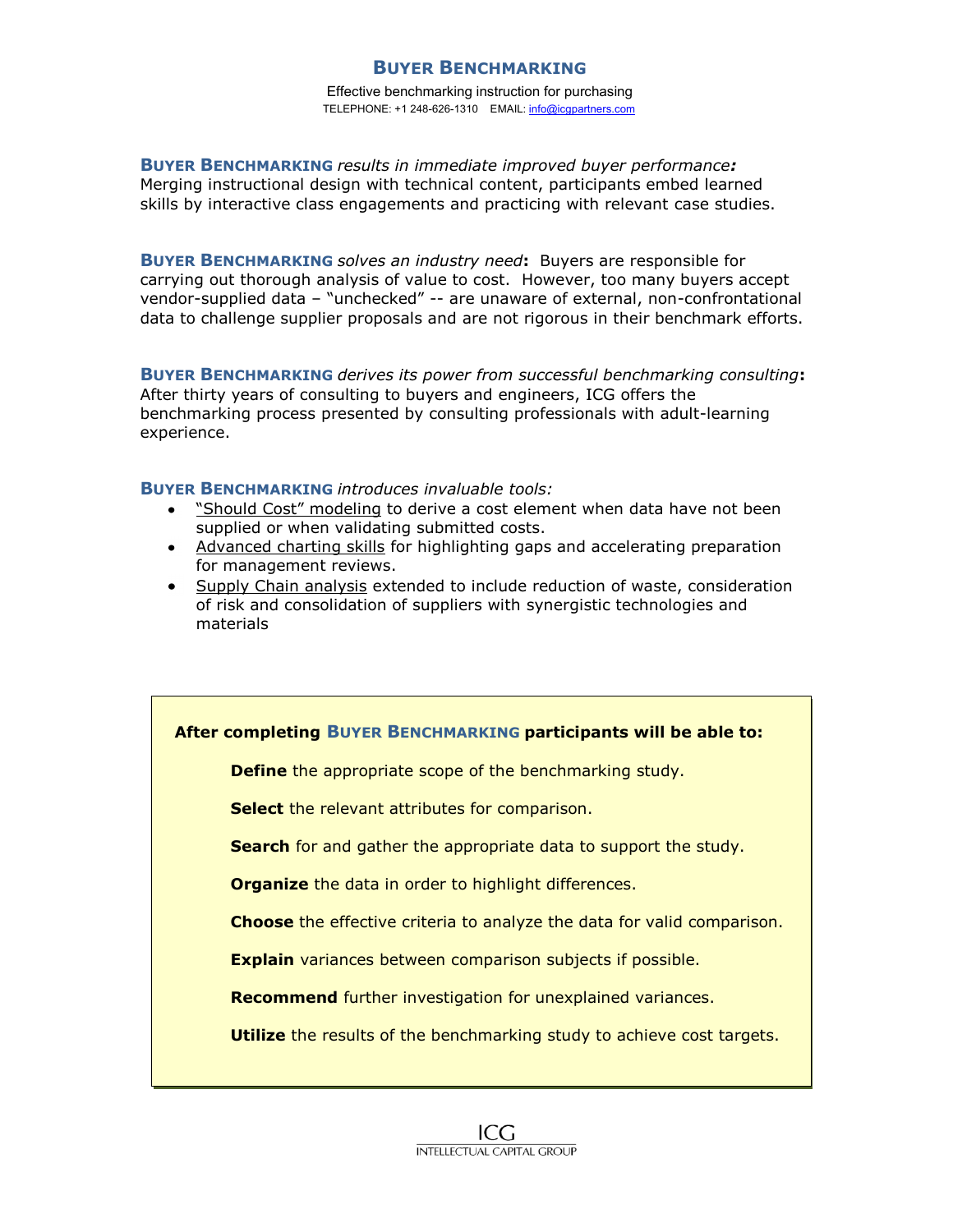## **BUYER BENCHMARKING**

Effective benchmarking instruction for purchasing TELEPHONE: +1 248-626-1310 EMAIL: info@icgpartners.com

## **Sample agenda**

**Benchmarking process and guidelines** covers the history and types of benchmarking, the value of using the benchmarking process to evaluate components and services purchased and the benchmarking process steps.

**Defining scope** presents the first step in the benchmarking process, and how it is used to reduce benchmarking cost and time. Participants review examples of tools for defining scope.

**Identifying attributes** explores ways to identify the attributes of products and services in order to differentiate the features, functions, and benefits when you are selecting comparison subjects.

**Gathering data** introduces the methods to gather data to support the benchmarking process.

- Internal sources using an organization's historic data and research resources
- External sources developing search skills and recommended online sites

**Organizing data** proposes tools to effectively organize complex and difficult data from numerous sources and suppliers to support the purchasing benchmarking process. Participants review guidelines for selecting appropriate charts and examples of various chart types.

- Templates case studies from templates currently in use.
- Charting to identify gaps chart types effective for presenting comparative data and highlighting opportunities

**Commonizing/Normalizing data** discusses the process for normalizing comparison data in order to make valid comparisons of products and services, explain variances, and price major cost differentiators.

**Analyzing the supply base and commercial environment** investigates how to analyze the variances in a benchmarking study in order to assess the current market situation of suppliers in the market segment.

**Analyzing supplier cost structure** is the benchmarking process for analyzing a supplier's value-added costs incurred as materials and parts that are transformed and assembled. These value-added costs are key influences on the cost of parts and IME items.

- The benefits of comparing suppliers' value-added costs
- Cost elements that make up value-added costs
- Sources for obtaining cost structure data
- Supplier cost structure analysis steps
- Tools for explaining gaps in comparative supplier cost elements  $\bullet$
- "Should Cost" Modeling how to use the model and case study activity

**Analyzing leading/lagging indicators and the supply chain** introduces the types of indicators that can give the buyer notice of potential risks with a supplier or an industry, influence their buy decision, or affect their company. Indicators used in benchmarking help to predict changes in industry, company, commodity, service, or technology.

**Summarizing the benchmarking study to highlight opportunity** guides participants with elements and samples for developing a summary of a benchmarking study that can be used as an overview or proposal to report the rationale, value, and results.